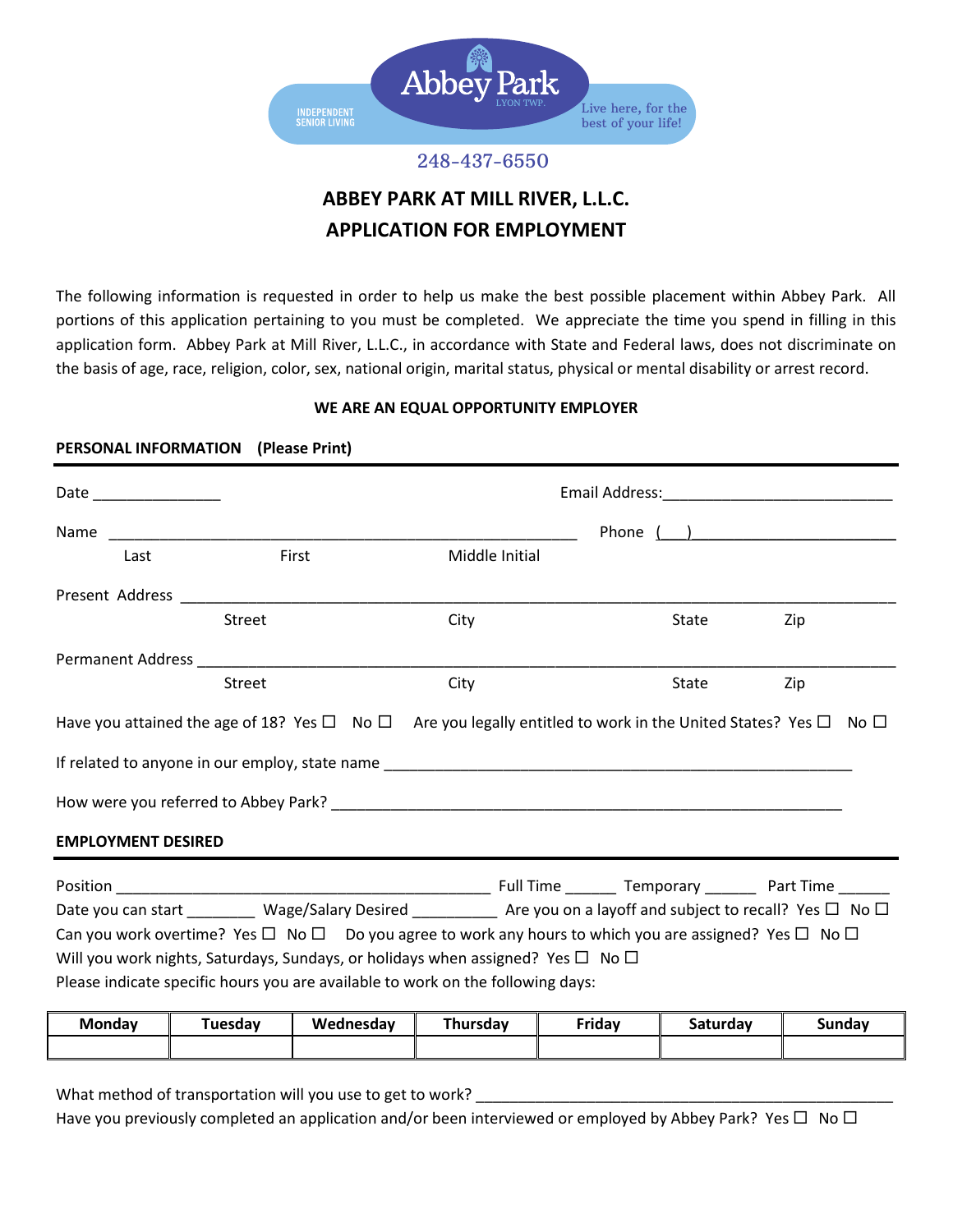## **FORMER EMPLOYERS** (List Last Four Employers Below Starting With Your Present or Last Job)

| Date,<br><b>Month and</b><br>Year | <b>Name and Address of Employer</b> | <b>Telephone</b><br><b>Number</b> | <b>Rate Per</b><br>Hour/Weekly | <b>Position</b> | Supervisor's<br><b>Name</b> | <b>Reason for</b><br>Leaving |
|-----------------------------------|-------------------------------------|-----------------------------------|--------------------------------|-----------------|-----------------------------|------------------------------|
| From/To                           |                                     |                                   |                                |                 |                             |                              |
| From/To                           |                                     |                                   |                                |                 |                             |                              |
| From/To                           |                                     |                                   |                                |                 |                             |                              |
| From/To                           |                                     |                                   |                                |                 |                             |                              |

Please explain any gaps in your employment history.

#### **EDUCATION**

| <b>Education</b>                         | Name and Location of School | Years<br><b>Attended</b> | <b>Degree</b> | <b>Subjects Studied/Major</b> |
|------------------------------------------|-----------------------------|--------------------------|---------------|-------------------------------|
| Highest level completed                  |                             |                          |               |                               |
| Trade Business,<br>Correspondence School |                             |                          |               |                               |

#### **REFERENCES**

Give the names of two persons not related to you, whom you have known at least one year.

|         | Name | Address | Phone | Years Acquainted |
|---------|------|---------|-------|------------------|
| ◢<br>ᆠ. |      |         |       |                  |
| C<br>z. |      |         |       |                  |

### **GENERAL** ALL APPLICANTS PLEASE COMPLETE

1. Have you ever been fired or asked to resign? Yes  $\Box$  No  $\Box$  If yes, please explain when, where and why.

\_\_\_\_\_\_\_\_\_\_\_\_\_\_\_\_\_\_\_\_\_\_\_\_\_\_\_\_\_\_\_\_\_\_\_\_\_\_\_\_\_\_\_\_\_\_\_\_\_\_\_\_\_\_\_\_\_\_\_\_\_\_\_\_\_\_\_\_\_\_\_\_\_\_\_\_\_\_\_\_\_\_\_\_\_\_

 $\_$  , and the set of the set of the set of the set of the set of the set of the set of the set of the set of the set of the set of the set of the set of the set of the set of the set of the set of the set of the set of th

2. Did you receive any discipline in the last 12 months of active employment? Yes  $\Box$  No  $\Box$  If yes, please explain.

3. Have you ever been bonded? Yes  $\Box$  No  $\Box$  If yes, on what jobs?

4. Have you ever lost your driver's license? Yes  $\Box$  No  $\Box$  If yes, please explain.

5. Have you ever been convicted of a crime? Yes  $\Box$  No  $\Box$  If yes, please explain.

\_\_\_\_\_\_\_\_\_\_\_\_\_\_\_\_\_\_\_\_\_\_\_\_\_\_\_\_\_\_\_\_\_\_\_\_\_\_\_\_\_\_\_ (Criminal conviction is not an absolute bar to employment)